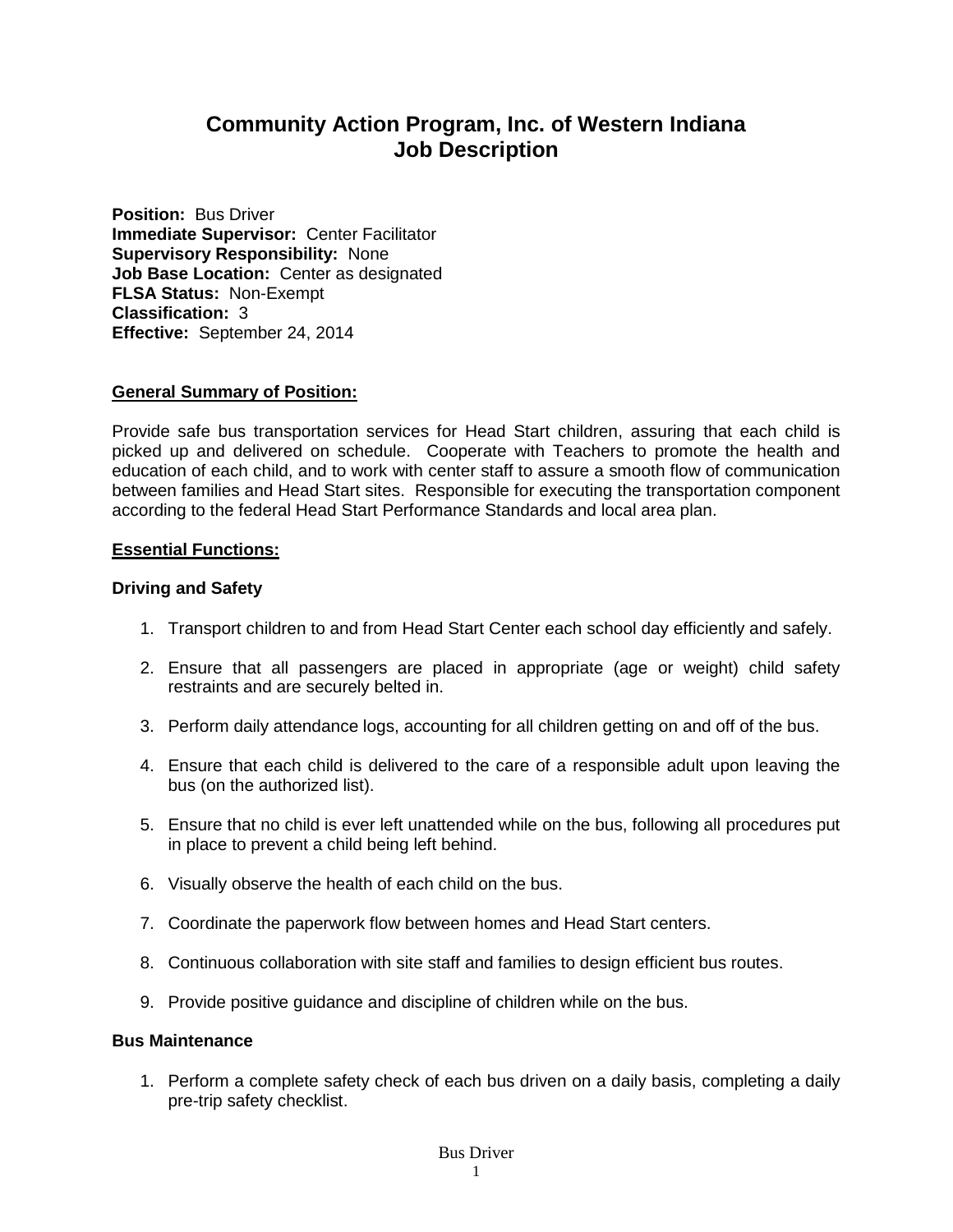- 2. Keep interior of bus clean daily, and bus exterior as needed.
- 3. Report any needed repairs and deliver bus to repair site.
- 4. Maintain records for bus operation, such as daily mileage log, gas purchase receipts, etc.
- 5. Follow and enforce bus policies as stated in Bus Driver's Manual.
- 6. Maintain accurate emergency information for all children on bus route and keep Center information updated.
- 7. Responsible for making the decision about running bus route in severe weather with consultation of Center Facilitator and/or Head Start Director.

# **Other**

- 1. Maintain a commitment to professionalism:
	- A. Dress in a neat manner suitable for work with young children.
	- B. Attend both pre and in-service workshops, and trainings required in transportation area as assigned by Director.
	- C. Attend out-of-town or overnight training seminars as required by supervisor.
	- D. Demonstrate and provide documentation of increasing skills in Bus Driver safety and education.
	- E. Maintain the confidentiality of family problems and records.
- 2. Adhere to all applicable policies and procedures in support of all programs in accordance with Agency philosophy and intent.

# **Core Performance Responsibilities:**

A critical part of employee performance is the consistency of the employee in following Agency standards, rules and regulations concerning timeliness of reports, quality and thoroughness of work performed, attendance, dress, compliance with administrative guidelines, leadership, teamwork, and the ability to work well with and show respect for others. These are critical to every job and employee in the agency.

# **Qualifications:**

- 1. Require a high school diploma or GED.
- 2. Must obtain and maintain a valid CDL with school bus endorsement.
- 3. Prefer one year experience in driving school bus or other commercial vehicle.